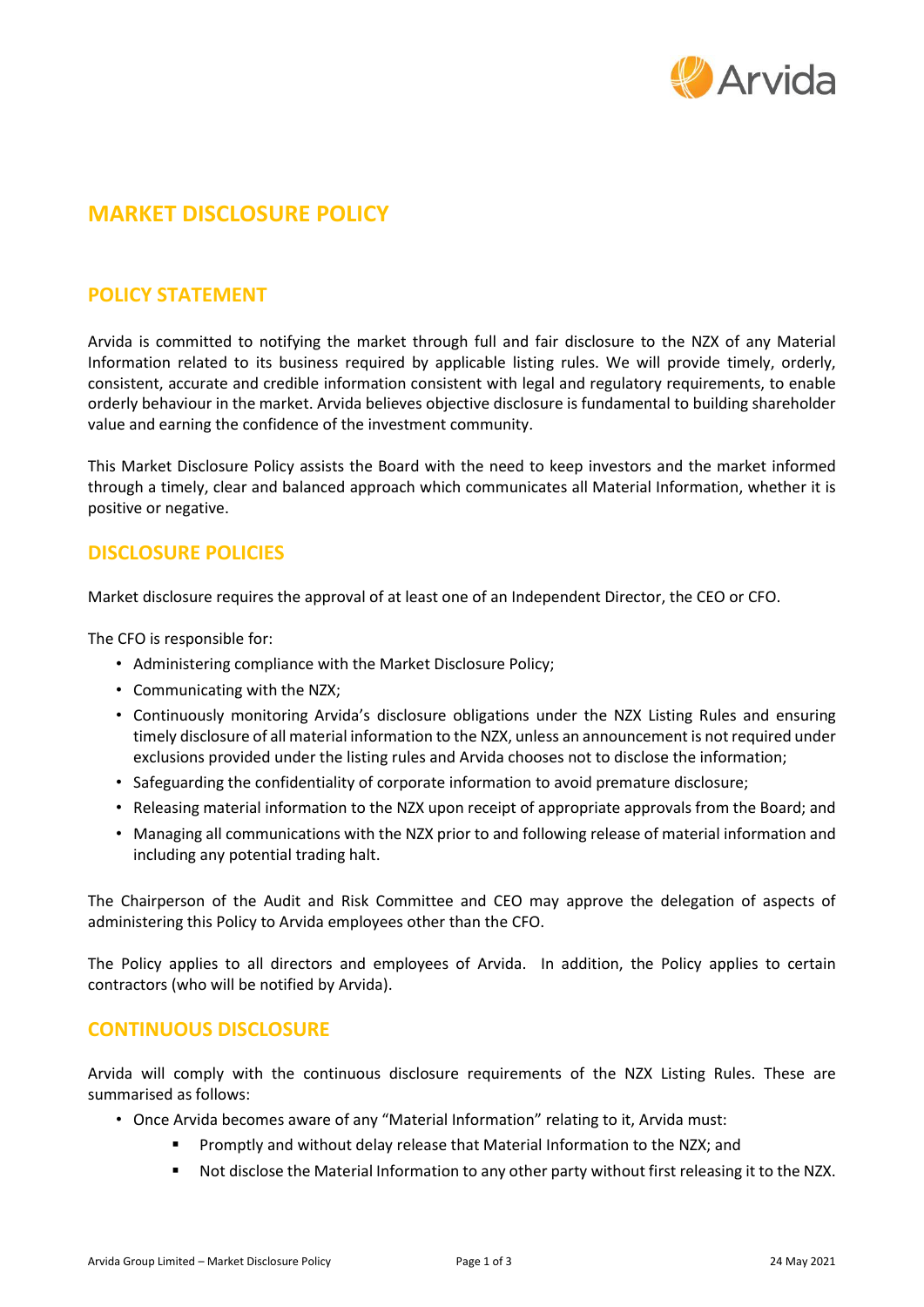

- "Material Information" means information that relates specifically to Arvida or its securities and that a reasonable person would expect, if it were available to the market, to have a material effect on the Arvida securities price.
- Under the NZX Listing Rules, Material Information does not have to be disclosed if any of the following circumstances apply:
	- the release of the information would be a breach of law;
	- the information concerns an incomplete proposal or negotiation;
	- the information comprises matters of supposition or is insufficiently definite to warrant disclosure;
	- the information is generated for internal management purposes; or
	- the information is a trade secret.

If any of these circumstances apply, the information is "Excluded Information". Arvida's CEO or CFO are responsible for determining if any information is Excluded Information.

• Arvida must release Material Information to prevent development of a market for its shares which is materially influenced by false or misleading information, from either Arvida or another party, that gives the information substantial credibility.

## **ESCALATION PROCEDURES**

To ensure Arvida is able to promptly release all Material Information to the NZX, Arvida has established escalation procedures throughout its business. These apply to all of the Arvida group's employees, and also to certain contractors (which have been notified by Arvida). The procedures operate as a policy that employees (and, if applicable, contractors) must follow if they become aware of any matter which might be Material Information. The policy sets out steps to follow so that matters are appropriately and swiftly escalated to the senior management team, who will make a determination on whether the information is Material Information.

### **ANALYST REPORTS**

Arvida's comments on analyst reports will be restricted to information publicly issued and information that isin the public domain. Arvida will not generally endorse or comment on analyst forecasts. However, if Arvida becomes aware that in general the market's earnings projections materially differ from its own estimates, Arvida may consider it appropriate to issue an earnings statement.

### **FINANCIAL CALENDAR**

Arvida follows a calendar of regular disclosure to the market of its financial results. The calendar includes dates for the release of half year and full year results, investor newsletters, shareholder meetings and investor briefings.

Half yearly results are announced within 60 days of 30 September and full year results are announced within 60 days of 31 March.